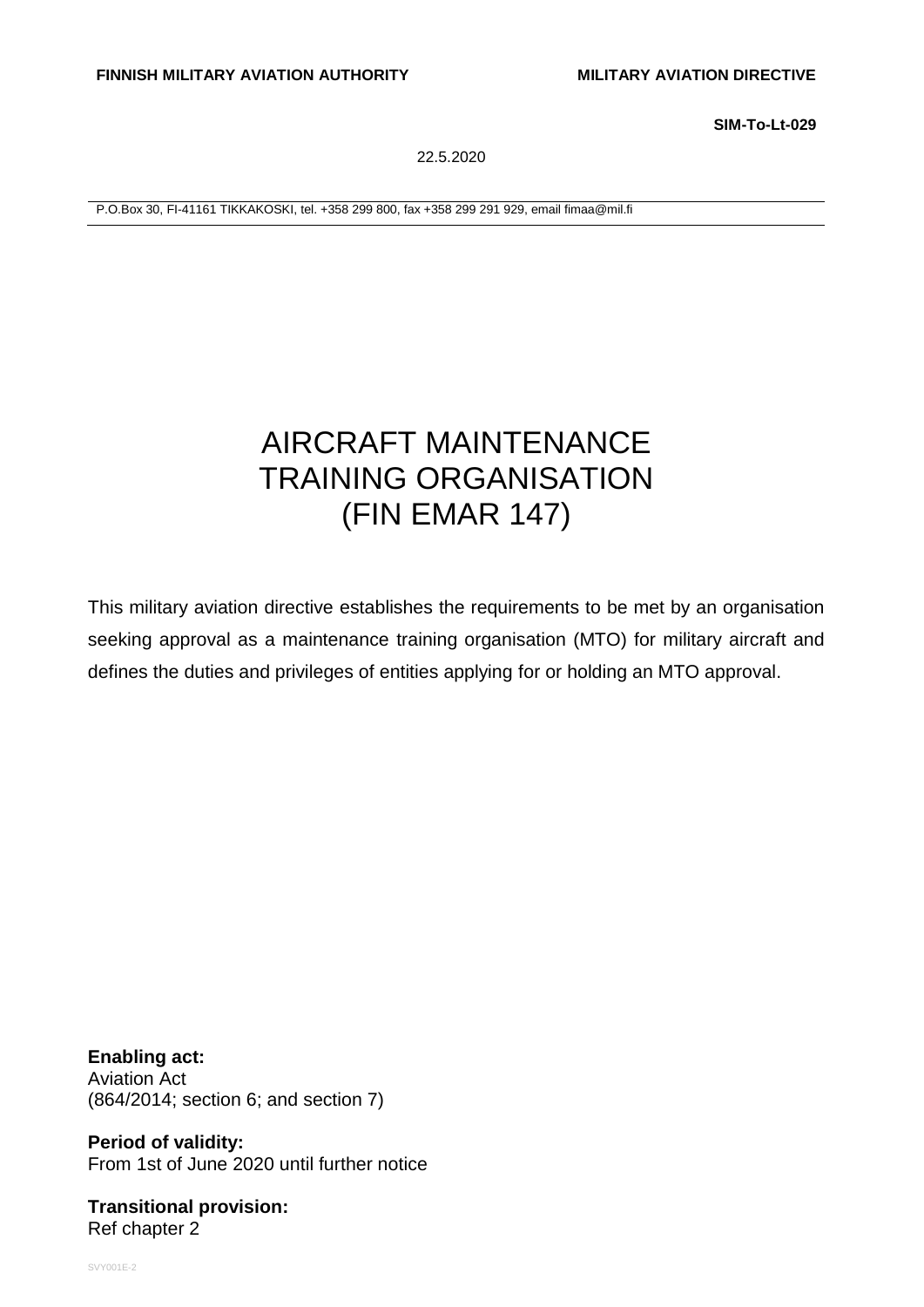# TABLE OF CONTENTS:

| 1                                                                 |  |
|-------------------------------------------------------------------|--|
|                                                                   |  |
|                                                                   |  |
|                                                                   |  |
|                                                                   |  |
|                                                                   |  |
|                                                                   |  |
|                                                                   |  |
|                                                                   |  |
|                                                                   |  |
|                                                                   |  |
|                                                                   |  |
|                                                                   |  |
|                                                                   |  |
|                                                                   |  |
| 147.A.140 Maintenance Training Organisation Exposition (MTOE). 12 |  |
| 147.A.145 Privileges of the Maintenance Training Organisation14   |  |
| 147.A.150 Changes to the Maintenance Training Organisation15      |  |
|                                                                   |  |
|                                                                   |  |
|                                                                   |  |
|                                                                   |  |
|                                                                   |  |
|                                                                   |  |
|                                                                   |  |
|                                                                   |  |
| 147.A.305 Aircraft type examinations and task assessments 19      |  |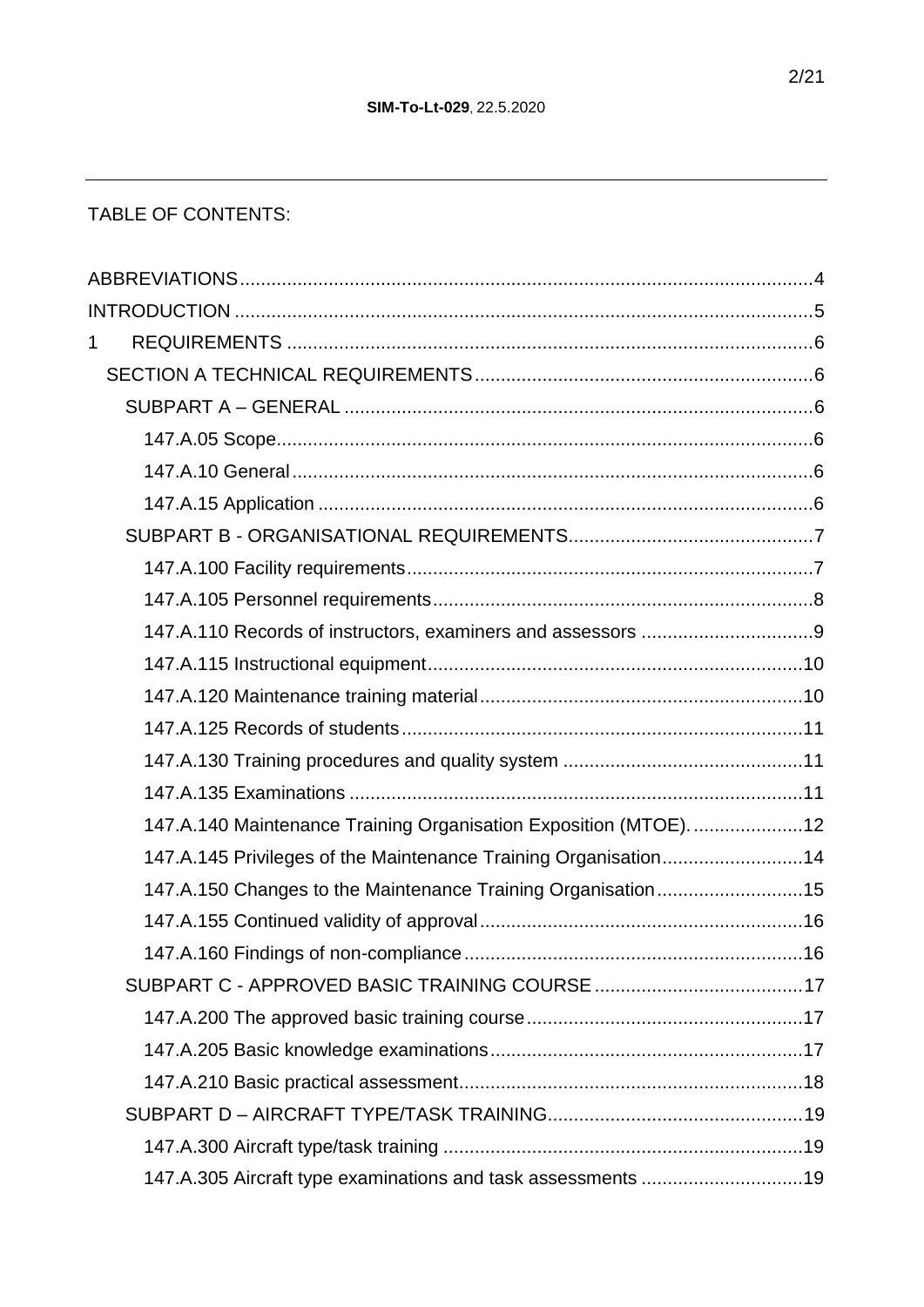| SECTION B PROCEDURES FOR NATIONAL MILITARY AIRWORTHINESS |  |  |  |
|----------------------------------------------------------|--|--|--|
|                                                          |  |  |  |
|                                                          |  |  |  |
|                                                          |  |  |  |

# APPENDIXES

Appendix 1: Basic training course duration and minimum practical training hours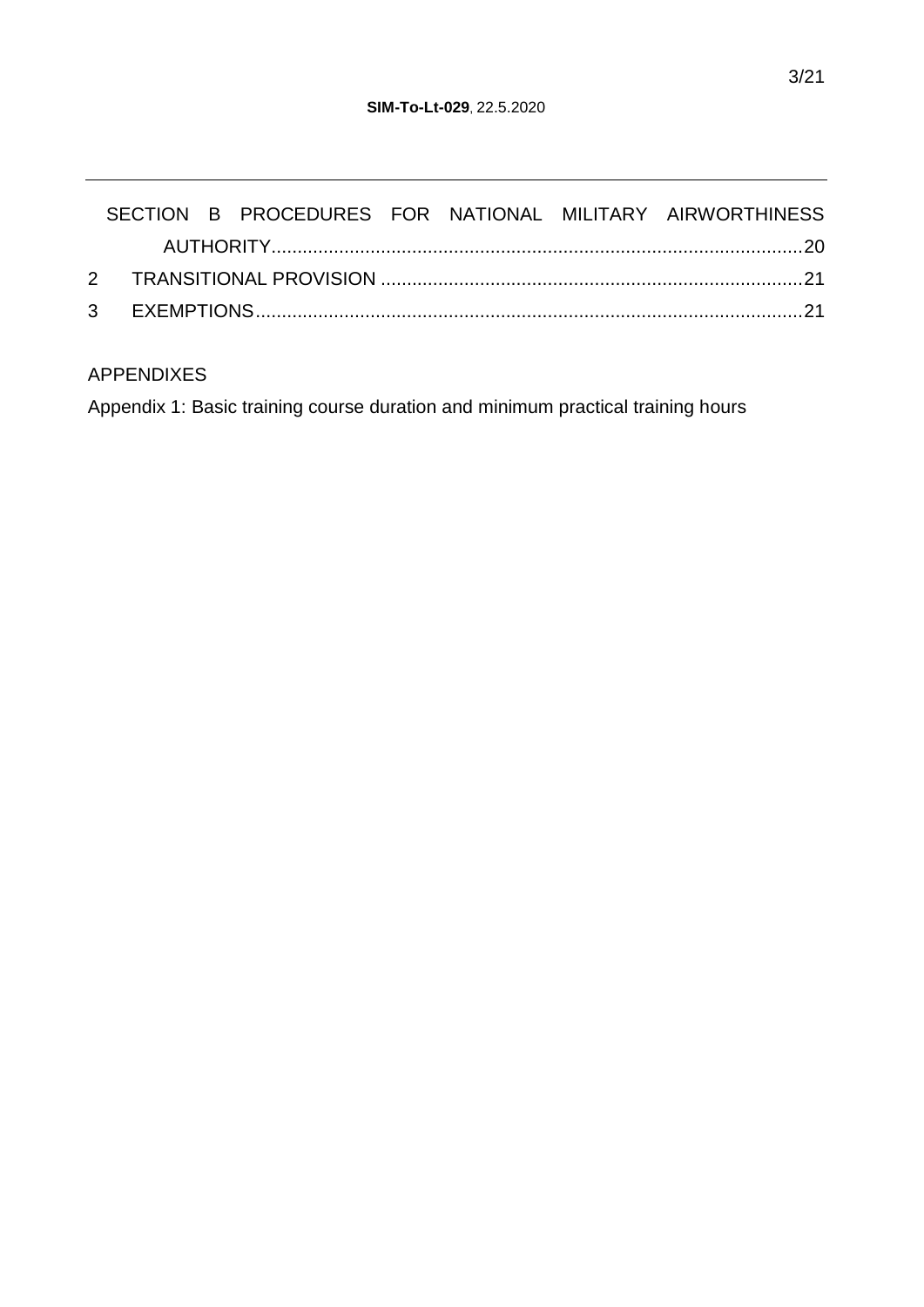## <span id="page-3-0"></span>**ABBREVIATIONS**

- EASA European Union Aviation Safety Agency
- EDA European Defence Agency
- EMAR European Military Aiworthiness Reguirements
- FIMAA Finnish Military Aviation Authority
- MAWA Military Aiworthiness Authorities
- MTO Maintenance Training Organisation
- MTOE Maintenance Training Organisation Exposition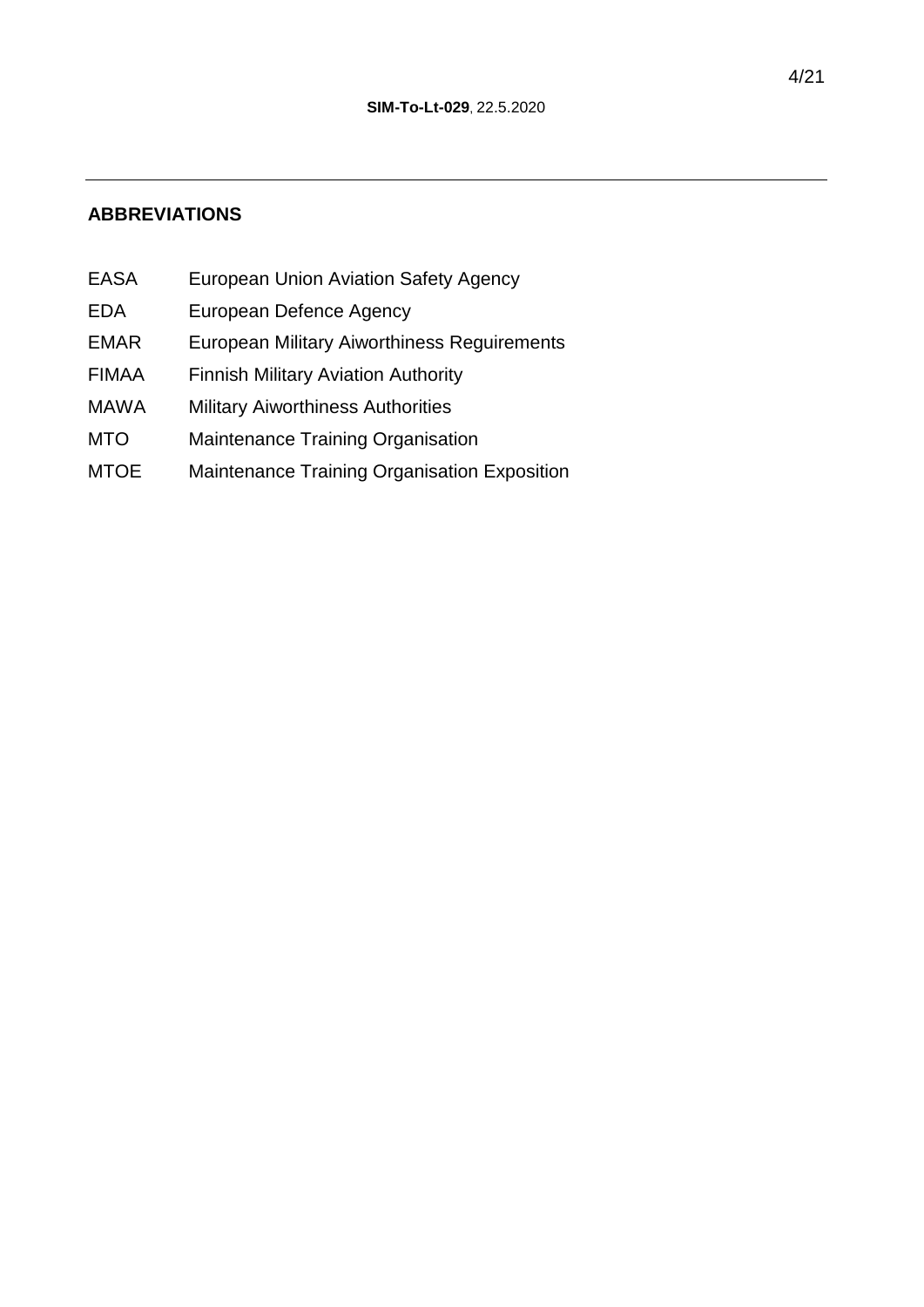#### <span id="page-4-0"></span>**INTRODUCTION**

This directive is compatible with EMAR 147 Edition no. 1.1 as published and approved by the Military Airworthiness Authorities (MAWA) Forum under the umbrella of the European Defence Agency (EDA). The numbering of subparts and paragraphs is identical to those used in EMAR 147 Edition no. 1.1.

This directive may also be used as a basis for the assessment of equivalent foreign organisations.

The Finnish version is a translation of the original document in English. However, in case of a discrepancy, the Finnish translation will prevail.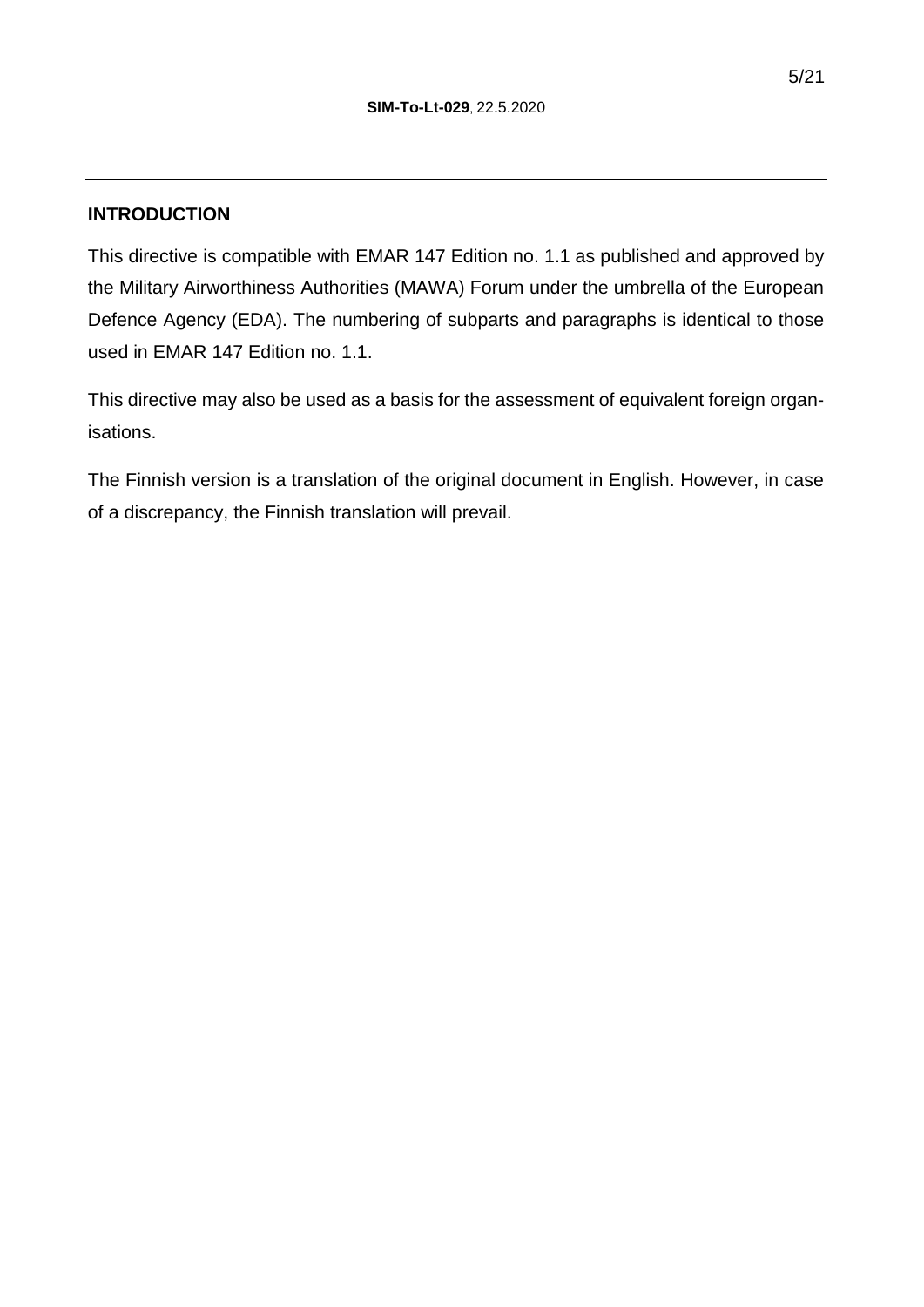#### <span id="page-5-1"></span><span id="page-5-0"></span>**1 REQUIREMENTS**

#### <span id="page-5-2"></span>**SECTION A TECHNICAL REQUIREMENTS**

## <span id="page-5-3"></span>**SUBPART A – GENERAL**

#### **147.A.05 Scope**

This section establishes the requirements to be met by an Organisation seeking approval as a Maintenance Training Organisation (MTO) to conduct training and examination as specified in SIM-He-Lt-030.

#### <span id="page-5-4"></span>**147.A.10 General**

An MTO shall be a legal entity, a part of a legal entity or part of a military organisation.

#### <span id="page-5-5"></span>**147.A.15 Application**

- a) An application for an approval or for the amendment of an existing approval shall be made to the Finnish Military Aviation Authority (FIMAA) in an agreed form and manner.
- b) An application for or for the change to an approval shall include the following information:
	- 1. The registered name and address of the applicant;
	- 2. The address of the MTO requiring the approval or change to the approval;
	- 3. The intended scope of approval or change to the scope of approval;
	- 4. The name and signature of the Accountable Manager;
	- 5. The date of application.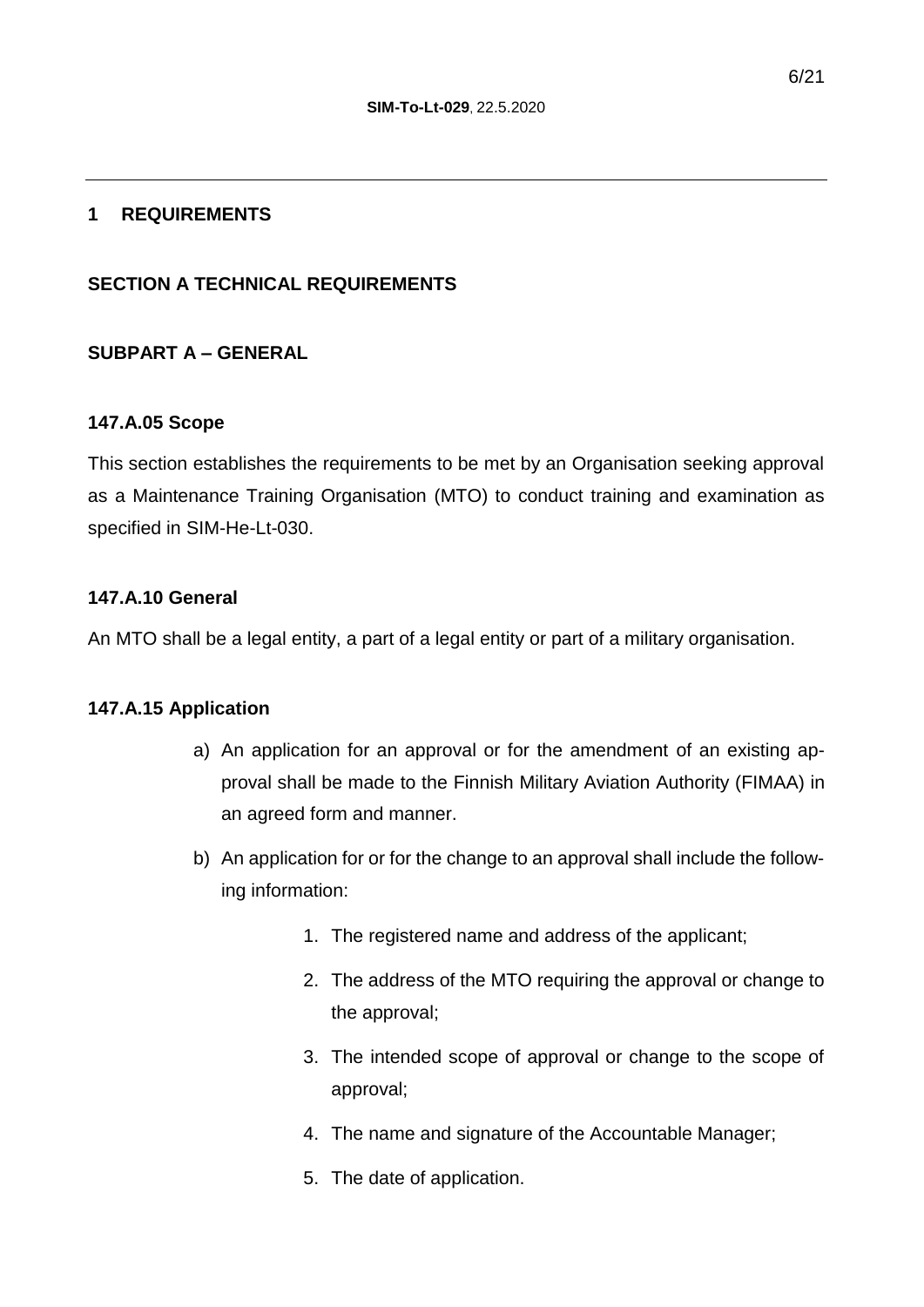## <span id="page-6-1"></span><span id="page-6-0"></span>**SUBPART B - ORGANISATIONAL REQUIREMENTS**

#### **147.A.100 Facility requirements**

- a) The size and structure of facilities shall ensure protection from the prevailing weather elements, as necessary and proper operation of all planned training and examination including fieldtraining.
- b) Fully enclosed appropriate accommodation shall be provided for the instruction of theory and the conduct of knowledge examinations.
	- 1. The maximum number of students undergoing knowledge training during any training session shall not exceed a level conducive to an effective learning environment.
	- 2. The size of accommodation for examination purposes shall be such that no student can read the paperwork or computer screen of any other student from his/her position during examinations.
- c) The paragraph (b) accommodation environment shall be maintained such that students are able to concentrate on their studies or examination as appropriate, without undue distraction or discomfort.
- d) In the case of a basic training course, basic training workshops and/or maintenance facilities separate from training classrooms shall be provided for practical instruction appropriate to the planned training course. If, however, the MTO is unable to provide such facilities, arrangements may be made with another organisation to provide such workshops and/or maintenance facilities, in which case a written agreement shall be made with such organisation specifying the conditions of access and use thereof. The FIMAA shall require access to any such organisation and the written agreement shall specify this access.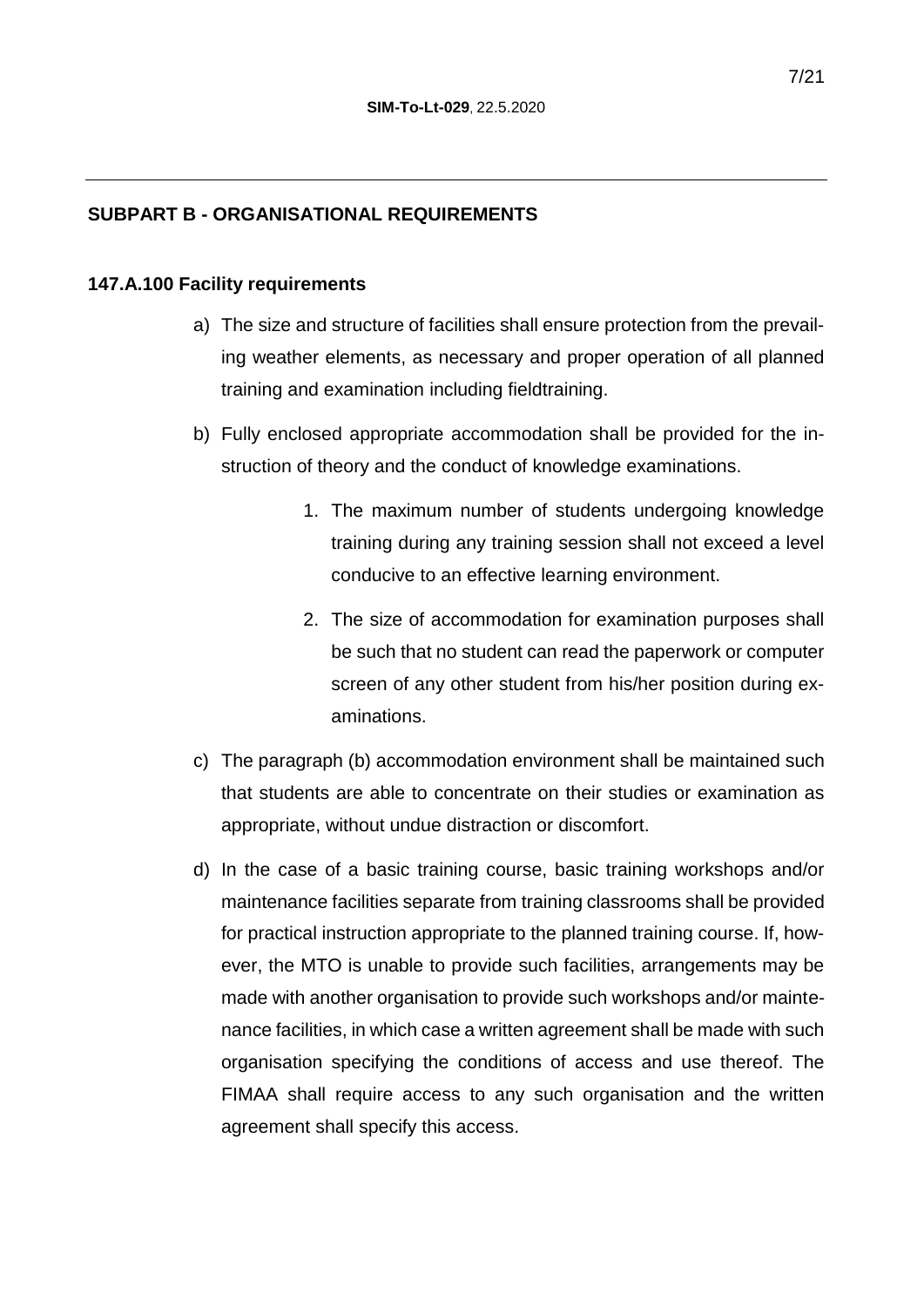- e) In the case of a Military Aircraft Type/Task Training course, access shall be provided to appropriate facilities containing examples of aircraft type as specified in 147.A.115(d).
- f) At any session in practical training, the number of attending students per supervisor or assessor should be limited so as to ensure appropriate implementation of high-quality teaching.
- g) Office accommodation shall be provided for instructors, knowledge examiners and practical assessors of a standard to ensure that they can prepare for their duties without undue distraction or discomfort.
- h) Secure storage facilities shall be provided for examination papers and training records. The storage environment shall be such that documents remain in good condition for the retention period as specified in 147.A.125. The storage facilities and office accommodation may be combined, subject to adequate security. The requirements of this paragraph are equally applicable to other storage media (e.g. electronic etc.)
- i) A library shall be provided containing all technical material appropriate to the scope and level of training undertaken.

## <span id="page-7-0"></span>**147.A.105 Personnel requirements**

- a) The MTO shall appoint an Accountable Manager who has corporate authority for ensuring that all training commitments can be carried out to the standard required by this directive. The Accountable Manager shall:
	- 1. Ensure that all necessary resources are available to accomplish training commitments in accordance with 147.A.130 (a) to support the organisation approval.
	- 2. Establish and promote the quality policy specified in 147.A.130(b).
	- 3. Demonstrate a basic understanding of this directive.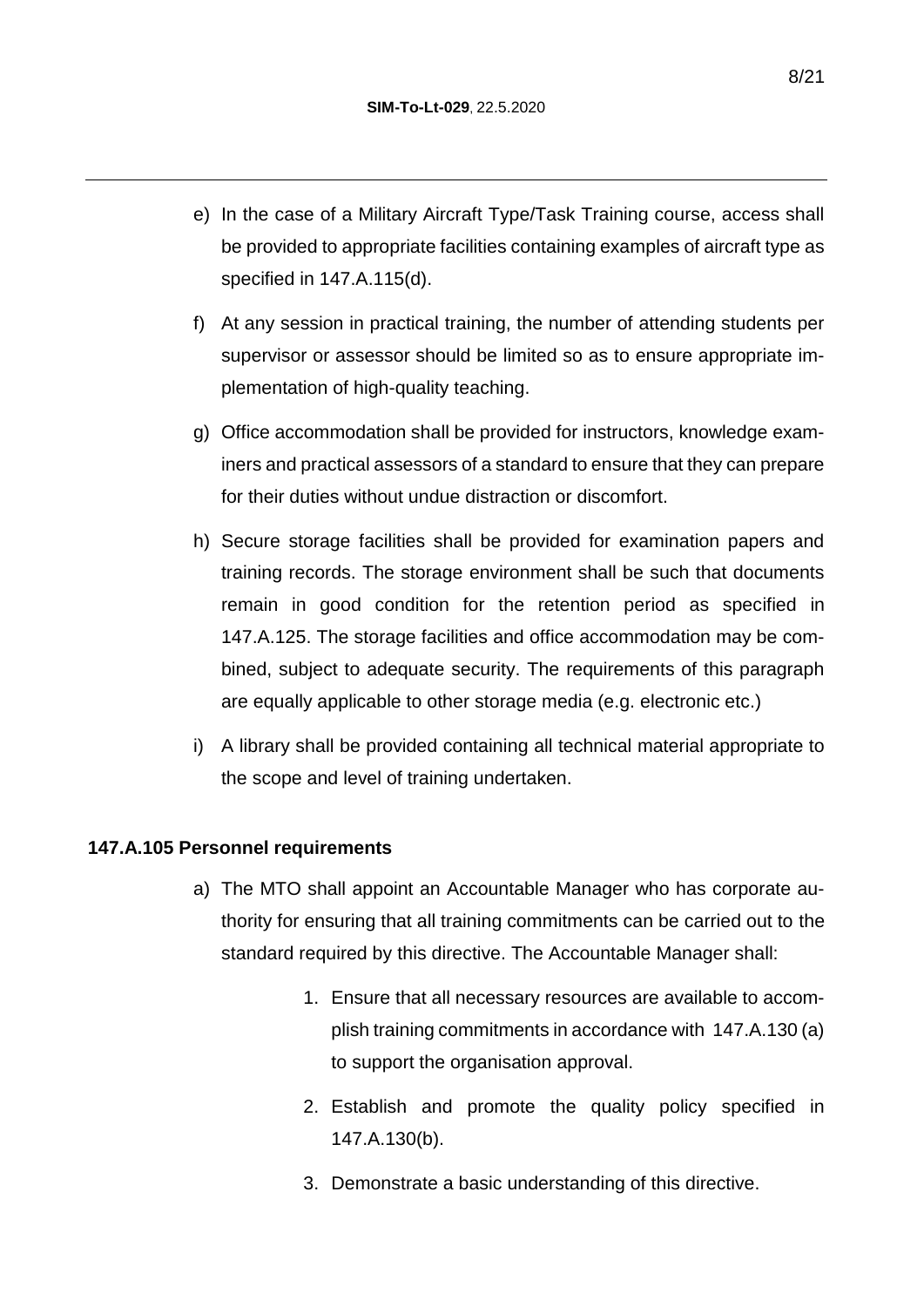- b) A person or group of persons, whose responsibilities include ensuring that the MTO is in compliance with the requirements of this directive, shall be nominated. Such person(s) shall be responsible to the Accountable Manager. The senior person or one person from the group of persons may also be the Accountable Manager subject to meeting the requirements for the Accountable Manager as defined in paragraph (a).
- c) The MTO shall contract/appoint sufficient staff to plan/perform knowledge and practical training, conduct knowledge examinations and practical assessments in accordance with the approval.
- d) By derogation to paragraph (c), when another organisation is used to provide practical training and assessments, such other organisation's staff may be nominated to carry out practical training and assessments.
- e) Any person may carry out any combination of the roles of instructor, knowledge examiner and practical assessor, subject to compliance with paragraph (f).
- f) The experience and qualifications of instructors, knowledge examiners and practical assessors shall be established in accordance with criteria published by the FIMAA or in accordance with a procedure and to a standard agreed by the FIMAA.
- g) The instructors, knowledge examiners and practical assessors shall be specified in the MTO Exposition (MTOE) for the acceptance of such staff.
- h) Instructors and knowledge examiners shall undergo updating training at least every 24 months relevant to current technology, practical skills, human factors and the latest training techniques appropriate to the knowledge being trained or examined.

## <span id="page-8-0"></span>**147.A.110 Records of instructors, examiners and assessors**

a) The MTO shall maintain a record of all instructors, knowledge examiners and practical assessors for a minimum period of 5 years after termination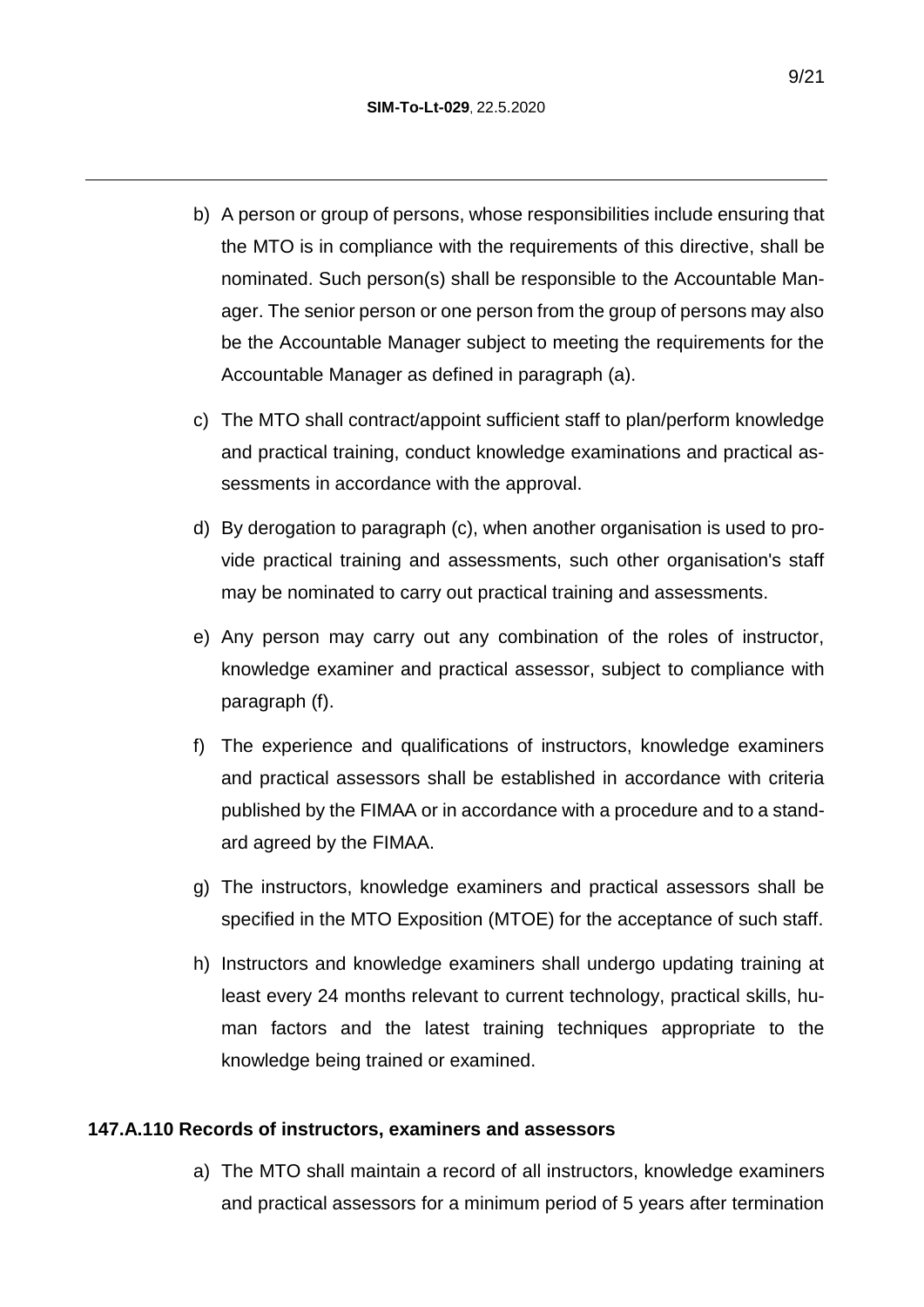of their employment or assignment within the MTO. These records shall reflect the experience and qualification, training history and any subsequent training undertaken.

b) Terms of reference shall be drawn up for all instructors, knowledge examiners and practical assessors.

## <span id="page-9-0"></span>**147.A.115 Instructional equipment**

- a) Each classroom shall have appropriate presentation equipment of a standard that ensures students can easily read presentation text/drawings/diagrams and figures from any position in the classroom. Presentation equipment may include representative synthetic training devices to assist students in their understanding of the particular subject matter where such devices are considered beneficial for such purposes.
- b) The basic training workshops and/or maintenance facilities as specified in 147.A.100(d) shall have all tools and equipment necessary to perform the approved scope of training.
- c) The basic training workshops and/or maintenance facilities as specified in 147.A.100(d) shall have an appropriate selection of aircraft, engines, aircraft parts, avionic equipment, armaments, escape systems and other relevant military-specific systems.
- d) The Military Aircraft Type Training organisation as specified in 147.A.100(e) shall have access to the appropriate aircraft type. Synthetic training devices may be used when such synthetic training devices ensure adequate training standards.

#### <span id="page-9-1"></span>**147.A.120 Maintenance training material**

a) Maintenance training course material (taking into account the classification) shall be provided to the student and cover as applicable: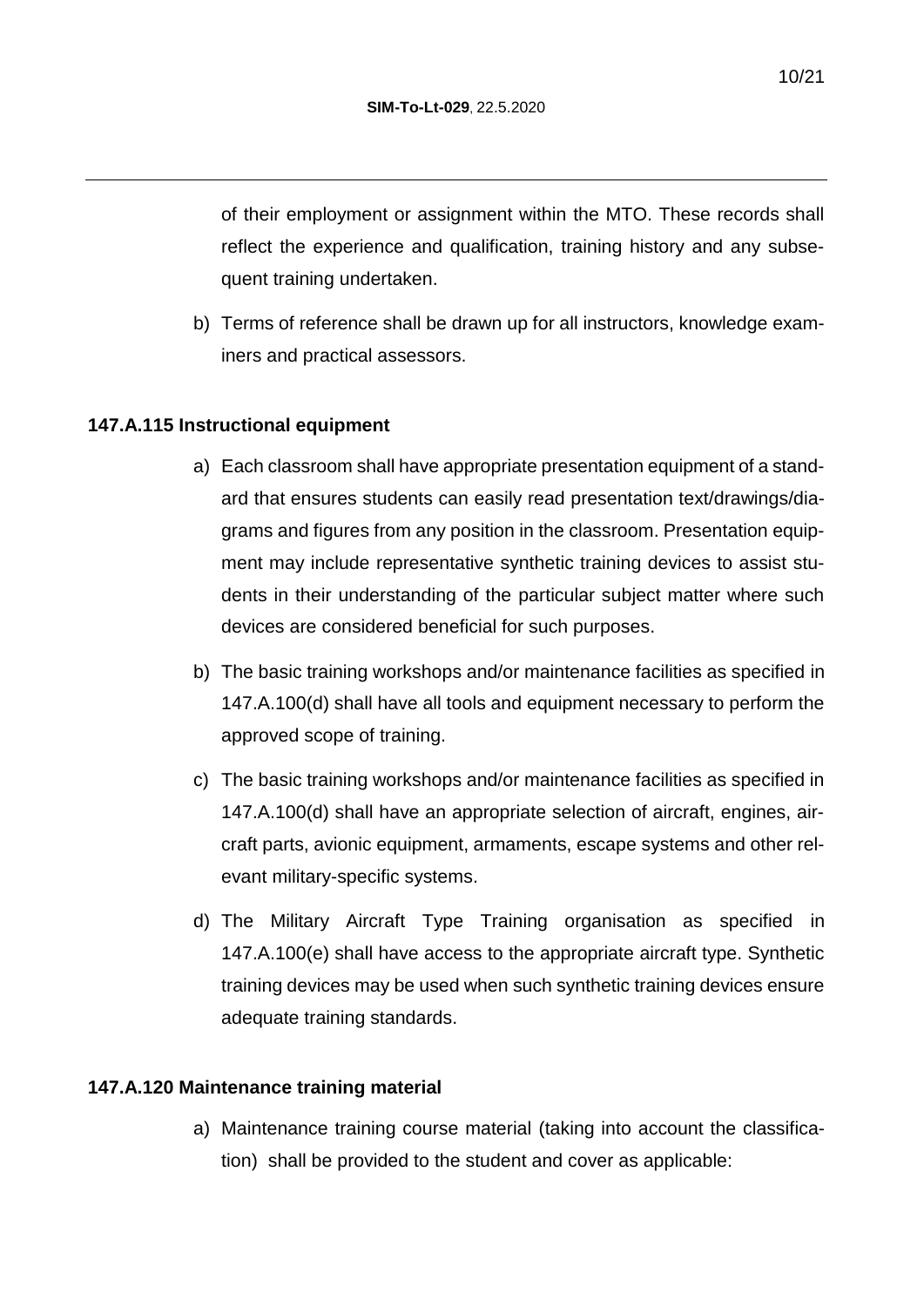- 1. The basic knowledge syllabus specified in SIM-He-Lt-030 for the relevant aircraft type; and
- 2. The type course content required by SIM-He-Lt-030 for the relevant aircraft type.
- b) Students shall have access to examples of maintenance documentation and technical information in the library as specified in 147.A.100(i).

# <span id="page-10-0"></span>**147.A.125 Records of students**

The MTO shall keep all student training, examination and assessment records for at least twenty years following completion of the particular student's course.

## <span id="page-10-1"></span>**147.A.130 Training procedures and quality system**

- a) The MTO shall establish procedures acceptable to the FIMAA to ensure proper training standards and compliance with all relevant requirements in this directive.
- b) The MTO shall establish a quality system including:
	- 1. An independent audit function to monitor training standards, the integrity of knowledge examinations and practical assessments, compliance with and adequacy of the procedures; and
	- 2. A feedback system of audit findings to the person(s) and ultimately to the Accountable Manager referred to in 147.A.105(a) to ensure, as necessary, preventive and corrective actions.

## <span id="page-10-2"></span>**147.A.135 Examinations**

a) The examination staff shall ensure the security of all questions.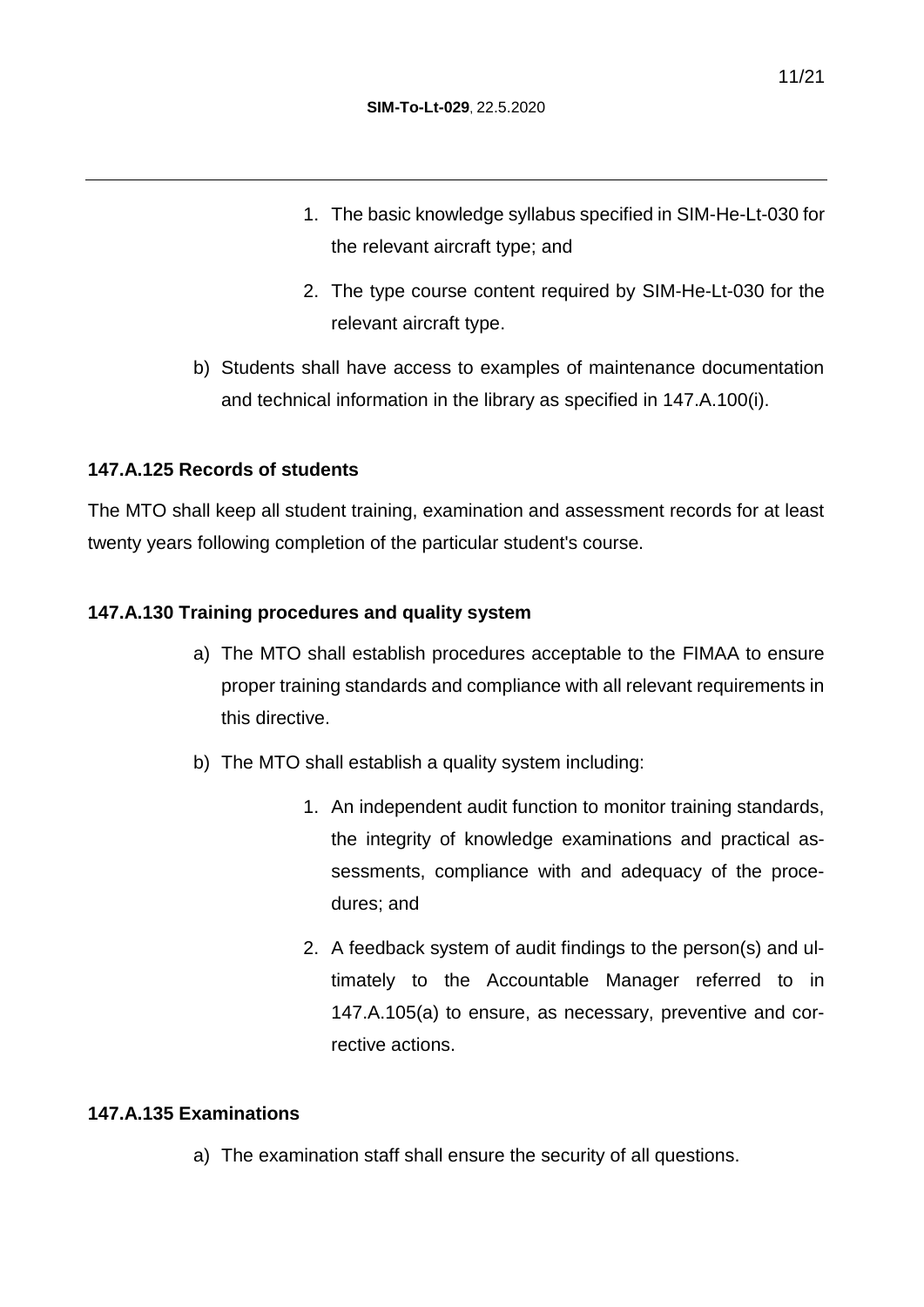- b) Any student found during a knowledge examination to be cheating or in possession of material pertaining to the examination subject other than the examination papers and associated authorised documentation shall be disqualified from taking the examination. In such a case the student shall not take any examination for at least 12 months after the date of the incident unless the FIMAA approves otherwise. The FIMAA shall be informed of any such incident together with the details of any enquiry within one calendar month.
- c) Any examiner found during a knowledge examination to be providing question answers to any student being examined shall be disqualified from acting as an examiner and the examination declared void. The FIMAA shall be informed of any such occurrence within one calendar month.

## <span id="page-11-0"></span>**147.A.140 Maintenance Training Organisation Exposition (MTOE).**

- a) The MTO shall provide an exposition for use by the MTO describing the organisation and its procedures and containing the following information:
	- 1. A statement signed by the Accountable Manager confirming that the MTOE and any associated manuals define the MTO's compliance with this directive and shall be complied with at all times. Where the Accountable Manager is not the Chief Executive Officer or the senior military commander of the organisation, the Chief Executive Officer or the senior military commander of the organisation shall sign that statement.
	- 2. The title(s) and name(s) of the person(s) nominated in accordance with 147.A.105(b).
	- 3. The duties and responsibilities of the person(s) specified in subparagraph (a)2, including matters on which they may deal directly with the FIMAA on behalf of the MTO.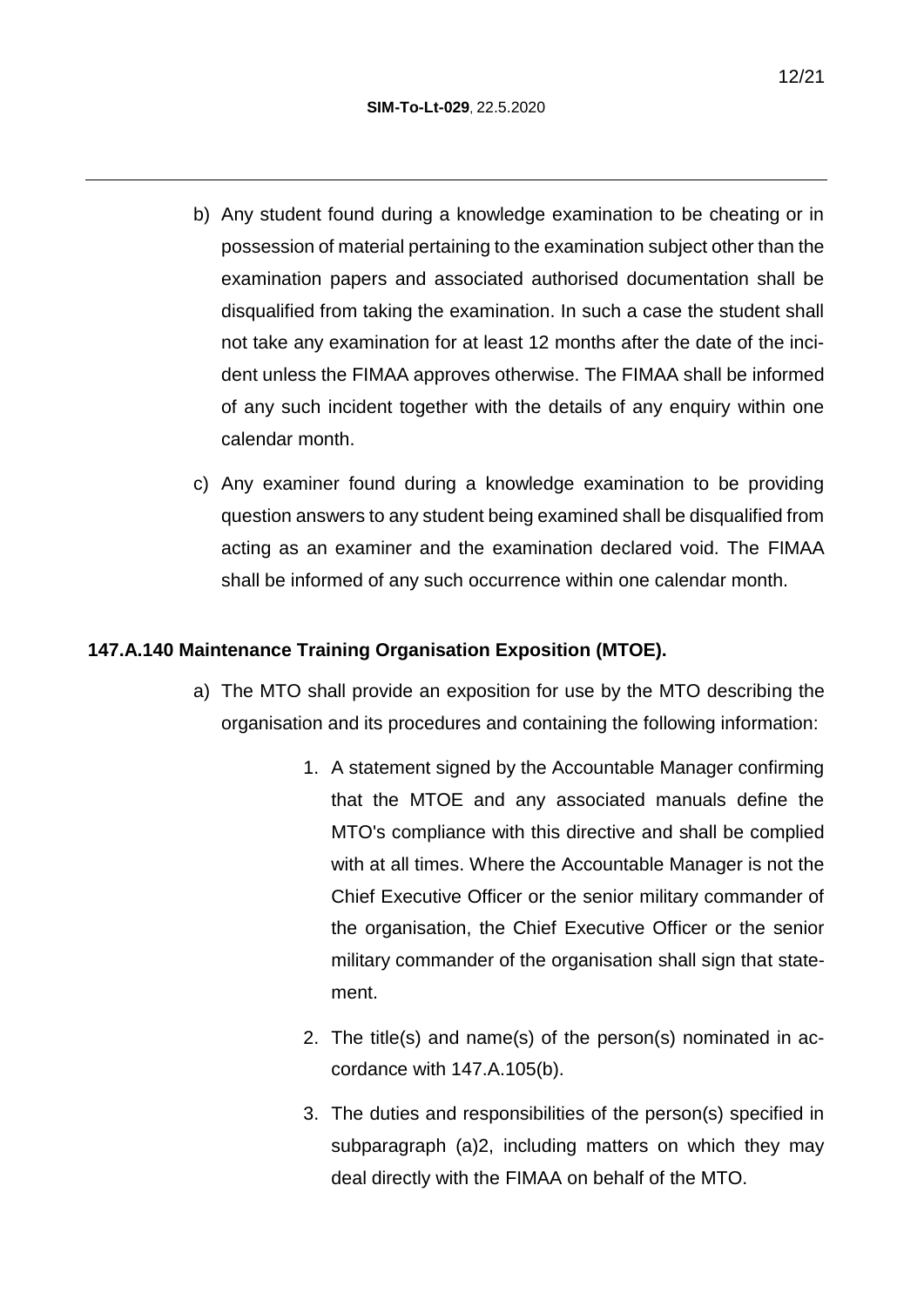- 4. A MTO chart showing associated lines of responsibility of the person(s) specified in subparagraph (a)2.
- 5. A list of the instructors, knowledge examiners and practical assessors.
- 6. A general description of the training and examination facilities located at each address specified in the MTO's approval certificate, and if appropriate any other location, as required by 147.A.145(b).
- 7. A list and details of the maintenance training courses which form the extent of the approval.
- 8. The MTO's exposition amendment procedure.
- 9. The MTO's procedures, as required by 147.A.130(a).
- 10.The MTO's control procedure, as required by 147.A.145(c), when authorised to conduct training, examination and assessments in locations different from those specified in 147.A.145(b).
- 11.A list of the locations pursuant to 147.A.145(b).
- 12.A list of organisations, if appropriate, as specified in 147.A.145(d).
- b) The MTO's exposition and any subsequent amendments shall be approved by the FIMAA.
- c) Notwithstanding paragraph (b) minor amendments to the exposition may be approved through an exposition procedure (also called indirect approval).
- d) Where an MTO has an extant EASA Part 147 approval, those parts of the organisation's EASA Part 147 exposition that are equally applicable to satisfy the requirements of this directive will generally be accepted by the FIMAA as equivalent in respect of the exposition of this directive. In this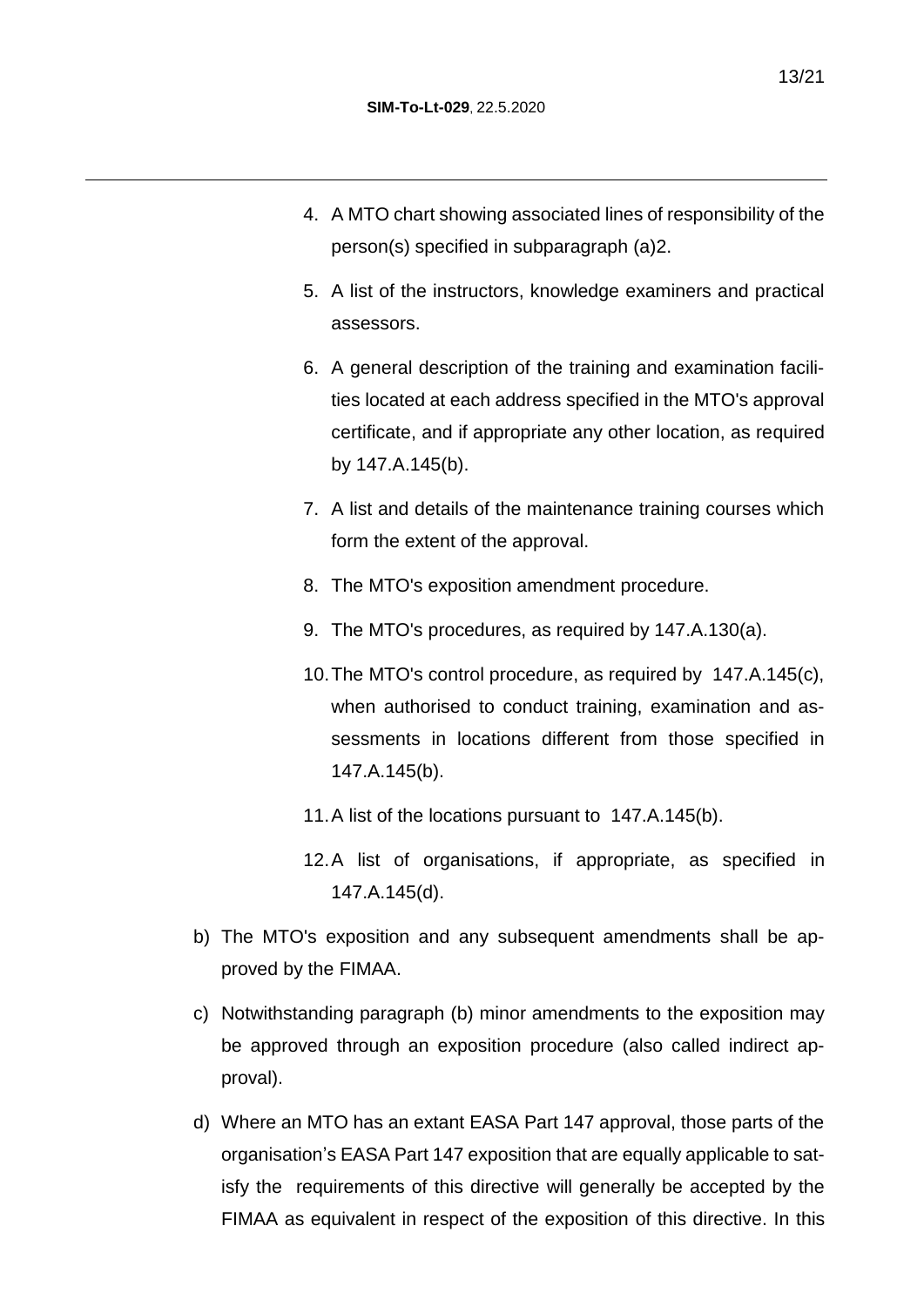case it is permissible that only those regulations that are military specific need be addressed in the exposition of this directive; those regulations covered by read-across of the sections of the EASA exposition document shall be identified and the EASA document clause reference quoted.

## <span id="page-13-0"></span>**147.A.145 Privileges of the Maintenance Training Organisation**

- a) The MTO may carry out the following as permitted by and in accordance with the MTOE:
	- 1. Basic training courses to the SIM-He-Lt-030 syllabus, or part thereof.
	- 2. Aircraft type/task training courses in accordance with SIM-He-Lt-030, or part thereof.
	- 3. NOT APPLICABLE
	- 4. The issue of certificates following successful completion of the approved basic or Military Aircraft Type Training courses and examinations specified in subparagraphs (a)(1), (a)(2) and (a)(3), as applicable.
- b) Training, knowledge examinations and practical assessments may only be carried out at the locations identified in the approval certificate and/or at any location specified in the MTOE.
- c) By derogation to paragraph (b), the MTO may only conduct training, knowledge examinations and practical assessments in locations different from the paragraph (b) locations in accordance with a control procedure specified in the MTOE. Such locations need not be listed in the MTOE.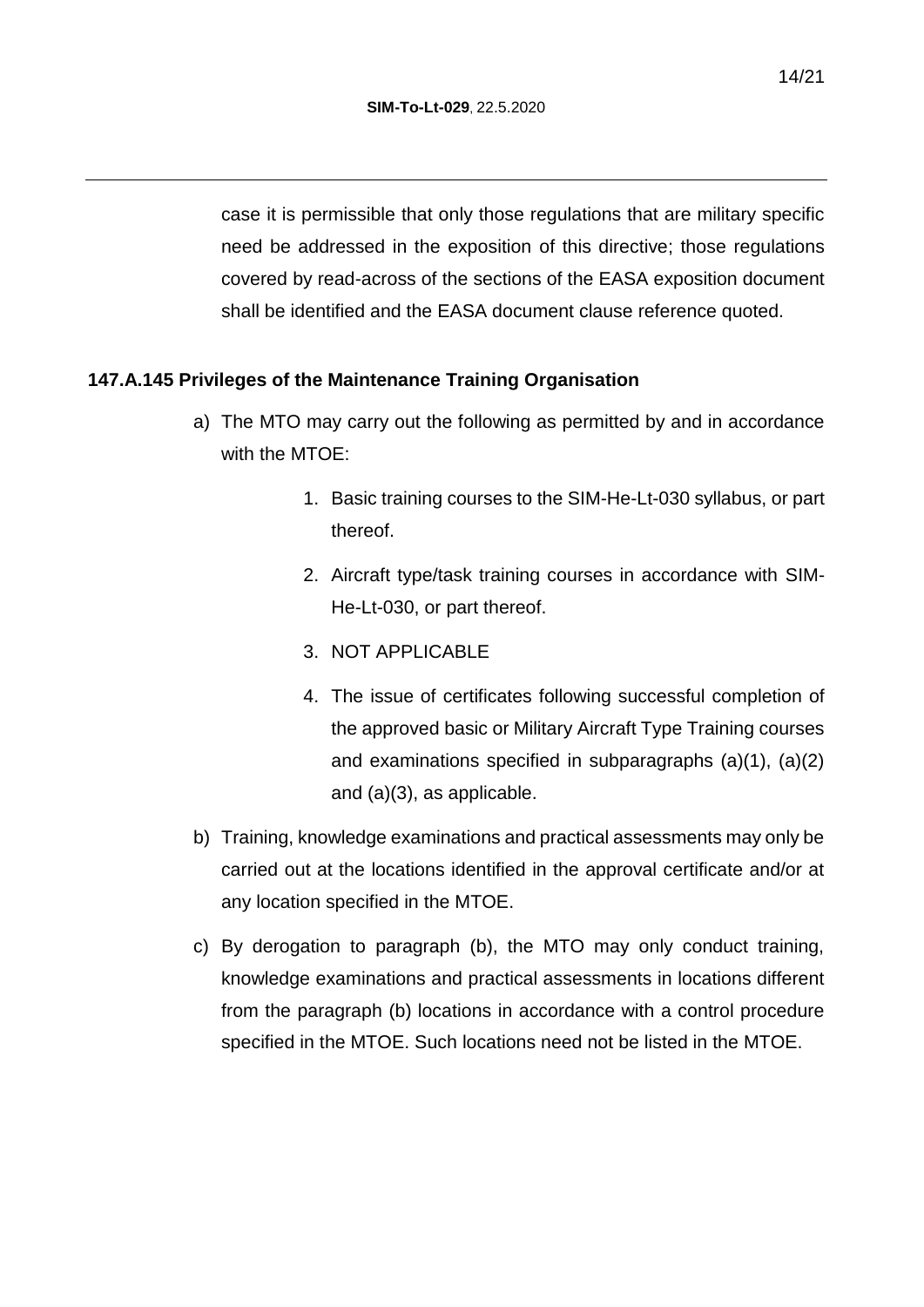- 1. The MTO may subcontract the conduct of basic theoretical training, Military Aircraft Type Training and related examinations to a non MTO only when under the control of the MTO quality system.
- 2. The subcontracting of basic theoretical training and examination is limited to SIM-He-Lt-030 Appendix 1 modules 1, 2, 3, 4, 5, 6, 8, 9 and 10.
- 3. The subcontracting of Military Aircraft Type Training and examination is limited to powerplant, avionic systems, armaments, escape systems and other relevant military-specific systems.
- e) An organisation shall not be approved to conduct examinations unless approved to conduct the corresponding training.
- f) NOT APPLICABLE.

# <span id="page-14-0"></span>**147.A.150 Changes to the Maintenance Training Organisation**

- a) The MTO shall notify the FIMAA of any proposed changes to the organisation that affect the approval before any such change takes place, in order to enable the FIMAA to determine continued compliance with this directive and to amend if necessary the MTO approval certificate.
- b) The FIMAA may prescribe the conditions under which the MTO may operate during such changes unless the FIMAA determines that the MTO approval must be suspended.
- c) Failure to inform the FIMAA of such changes may result in suspension or revocation of the MTO approval certificate backdated to the actual date of the changes.

d)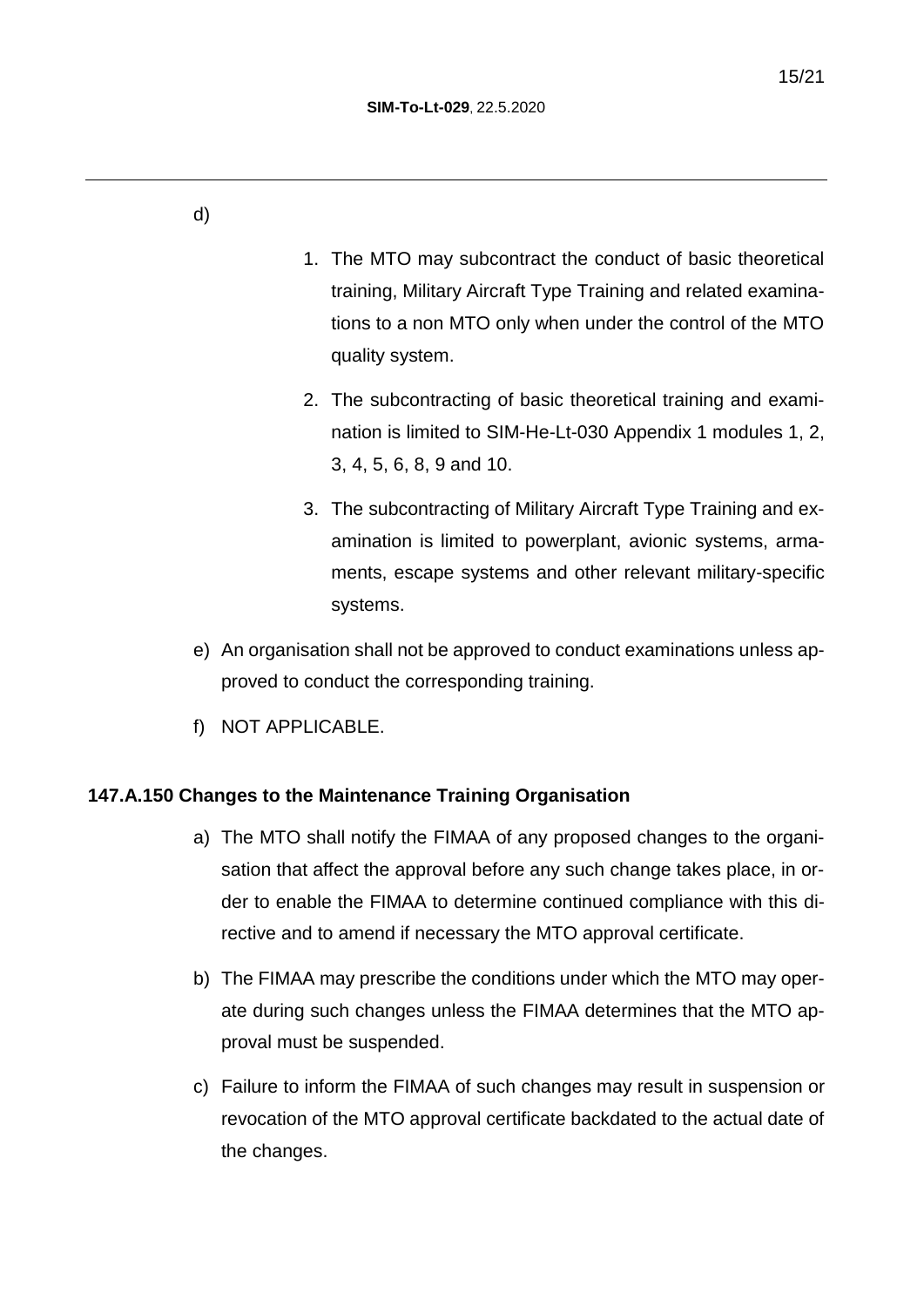#### <span id="page-15-0"></span>**147.A.155 Continued validity of approval**

- a) An approval shall be issued for an unlimited duration. It shall remain valid subject to:
	- 1. The MTO remaining in compliance with this directive, in accordance with the provisions related to the handling of findings as specified under 147.B.130; and
	- 2. The FIMAA being granted access to the MTO to determine continued compliance with this directive; and
	- 3. The certificate not being surrendered or revoked.
- b) Upon surrender or revocation, the approval shall be returned to the FIMAA.

#### <span id="page-15-1"></span>**147.A.160 Findings of non-compliance**

- a) A level 1 finding is one or more of the following:
	- 1. Any significant non-compliance with the examination process which would invalidate the examination(s),
	- 2. Failure to give the FIMAA access to the MTO's facilities during normal operating hours after two written requests,
	- 3. The lack of an Accountable Manager,
	- 4. A significant non-compliance with the training process.
- b) A level 2 finding is any non-compliance with the training process other than level 1 finding.
- c) After receipt of notification of findings, the holder of the MTO approval shall define a corrective action plan and demonstrate corrective action to the satisfaction of the FIMAA within a period agreed with this authority.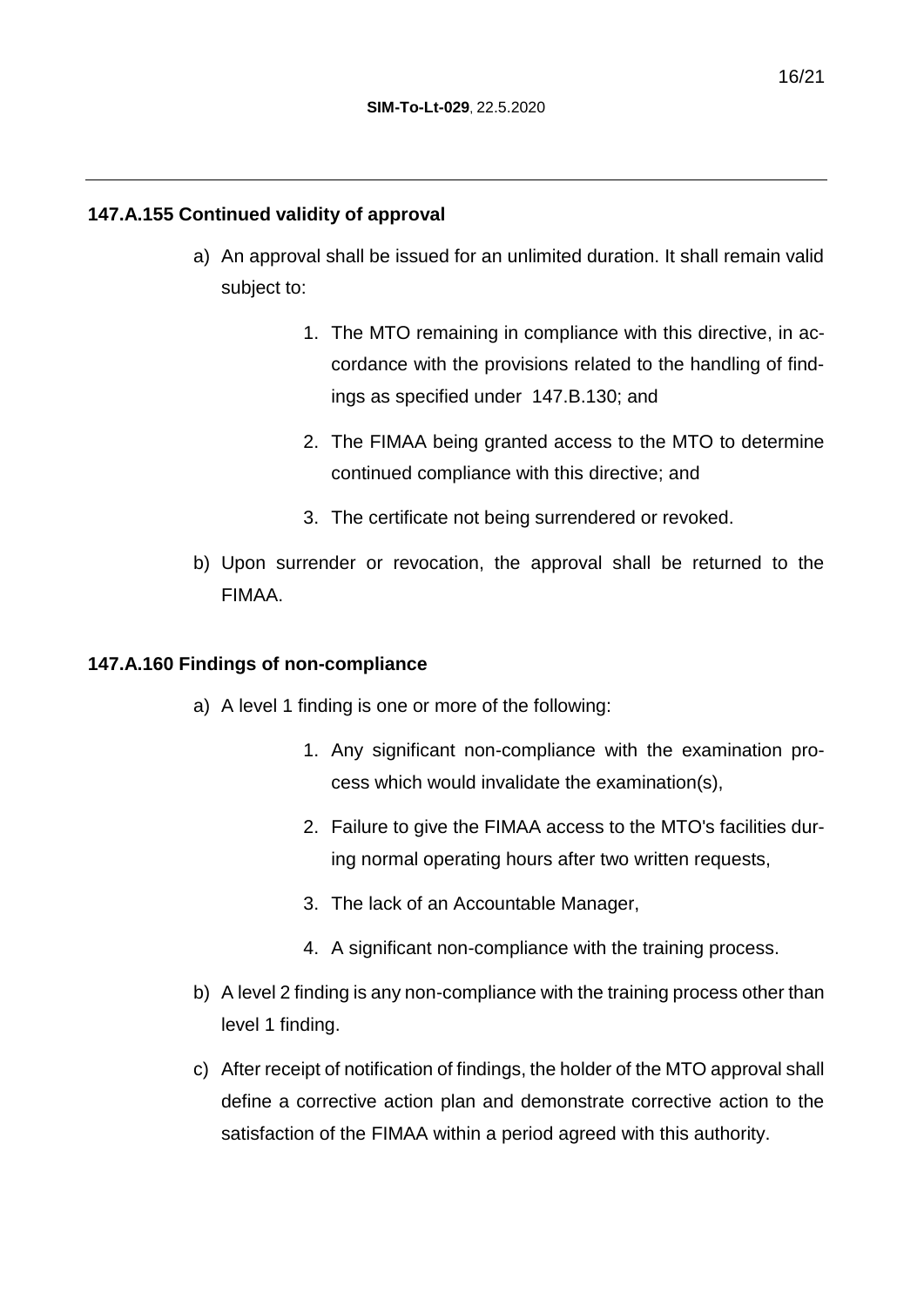## <span id="page-16-1"></span><span id="page-16-0"></span>**SUBPART C - APPROVED BASIC TRAINING COURSE**

#### **147.A.200 The approved basic training course**

- a) The approved basic training course shall consist of knowledge training, knowledge examination, practical training and a practical assessment.
- b) The knowledge training element shall cover all subjects of the relevant aircraft type as specified in SIM-He-Lt-030.
- c) The knowledge examination element shall cover a representative cross section of all subjects from the paragraph (b) training element.
- d) The practical training element shall cover the practical use of common tooling/equipment, the disassembly/assembly of a representative selection of aircraft parts and the participation in representative maintenance activities being carried out relevant to the particular SIM-He-Lt-030 complete module.
- e) The practical assessment element shall cover the practical training and determine whether the student is competent at using tools and equipment and working in accordance with maintenance manuals.
- f) The duration and minimum number of practical training hours to be completed on basic training courses shall be in accordance with Appendix 1.
- g) The duration of conversion courses between (sub)categories shall be determined by the MTO through an assessment of the basic training syllabus and the related practical training needs.

#### <span id="page-16-2"></span>**147.A.205 Basic knowledge examinations**

Basic knowledge examinations shall:

- a) Be in accordance with the standard defined in SIM-He-Lt-030.
- b) Be conducted without the use of training notes.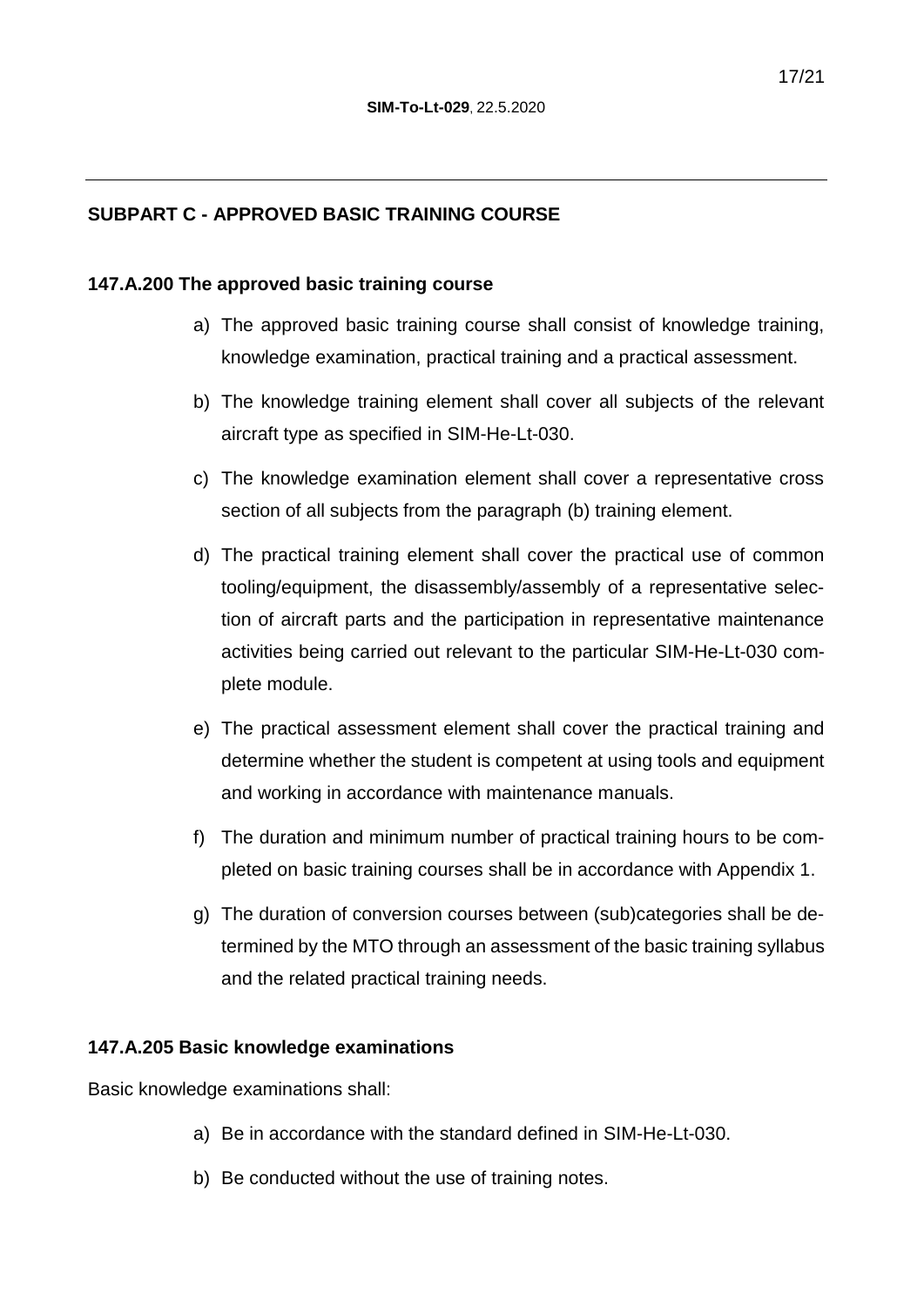c) Cover a representative cross section of subjects from the particular module of training completed in accordance with SIM-He-Lt-030.

## <span id="page-17-0"></span>**147.A.210 Basic practical assessment**

- a) Basic practical assessments shall be carried out during the basic maintenance training course by the nominated practical assessors at the completion of each visit period to the practical workshops/maintenance facility.
- b) The student shall achieve an assessed pass with respect to 147.A.200(e).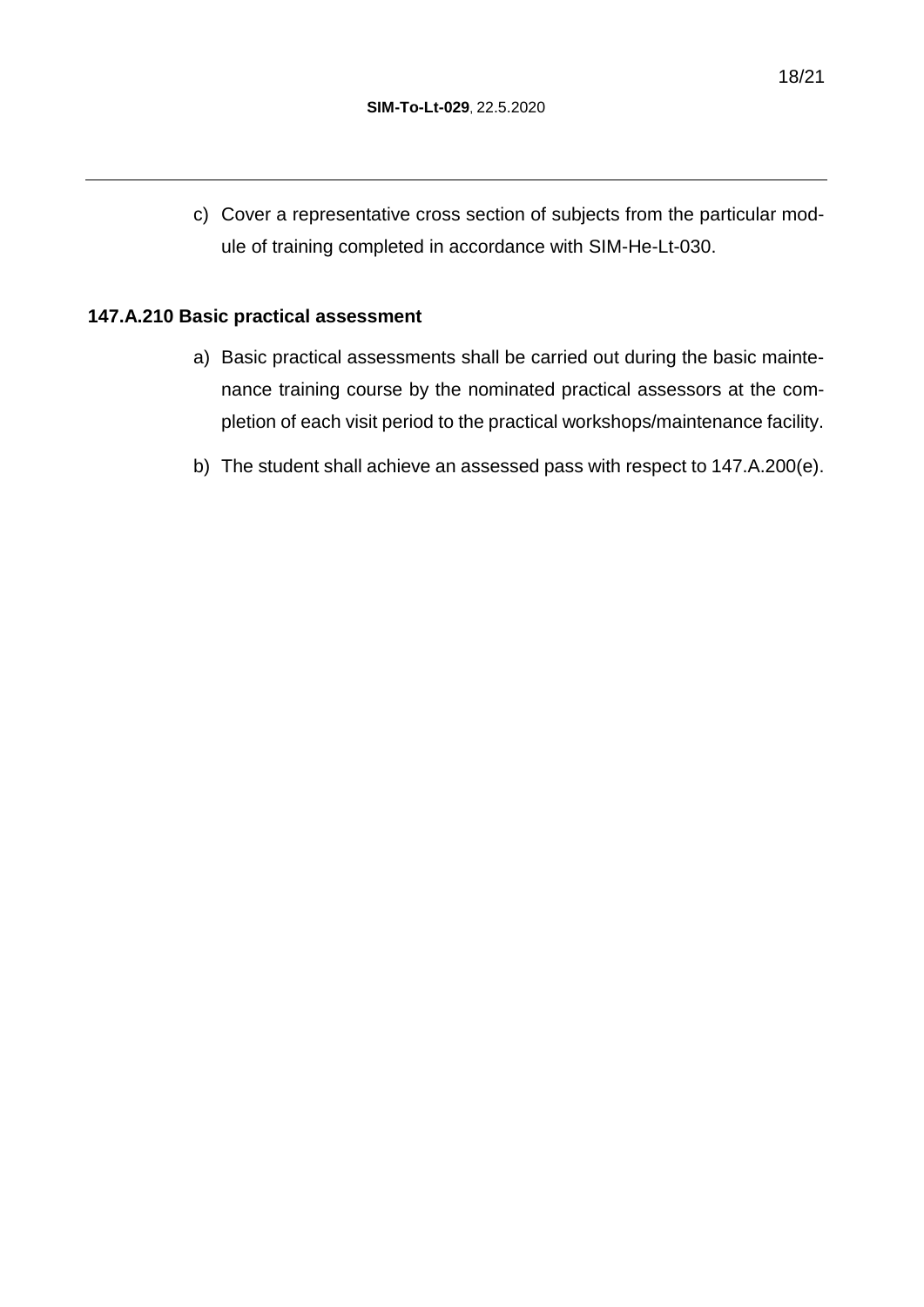# <span id="page-18-1"></span><span id="page-18-0"></span>**SUBPART D – AIRCRAFT TYPE/TASK TRAINING**

#### **147.A.300 Aircraft type/task training**

An MTO shall be approved to carry out SIM-He-Lt-030 aircraft type and/or task training or part thereof, subject to compliance with the standard specified in SIM-He-Lt-030.

## <span id="page-18-2"></span>**147.A.305 Aircraft type examinations and task assessments**

An MTO approved in accordance with 147.A.300 to conduct Military Aircraft Type Training or part thereof, shall conduct the related aircraft type examinations or aircraft task assessments specified in SIM-He-Lt-030 subject to compliance with the aircraft type and/or task standard specified in SIM-He-Lt-030.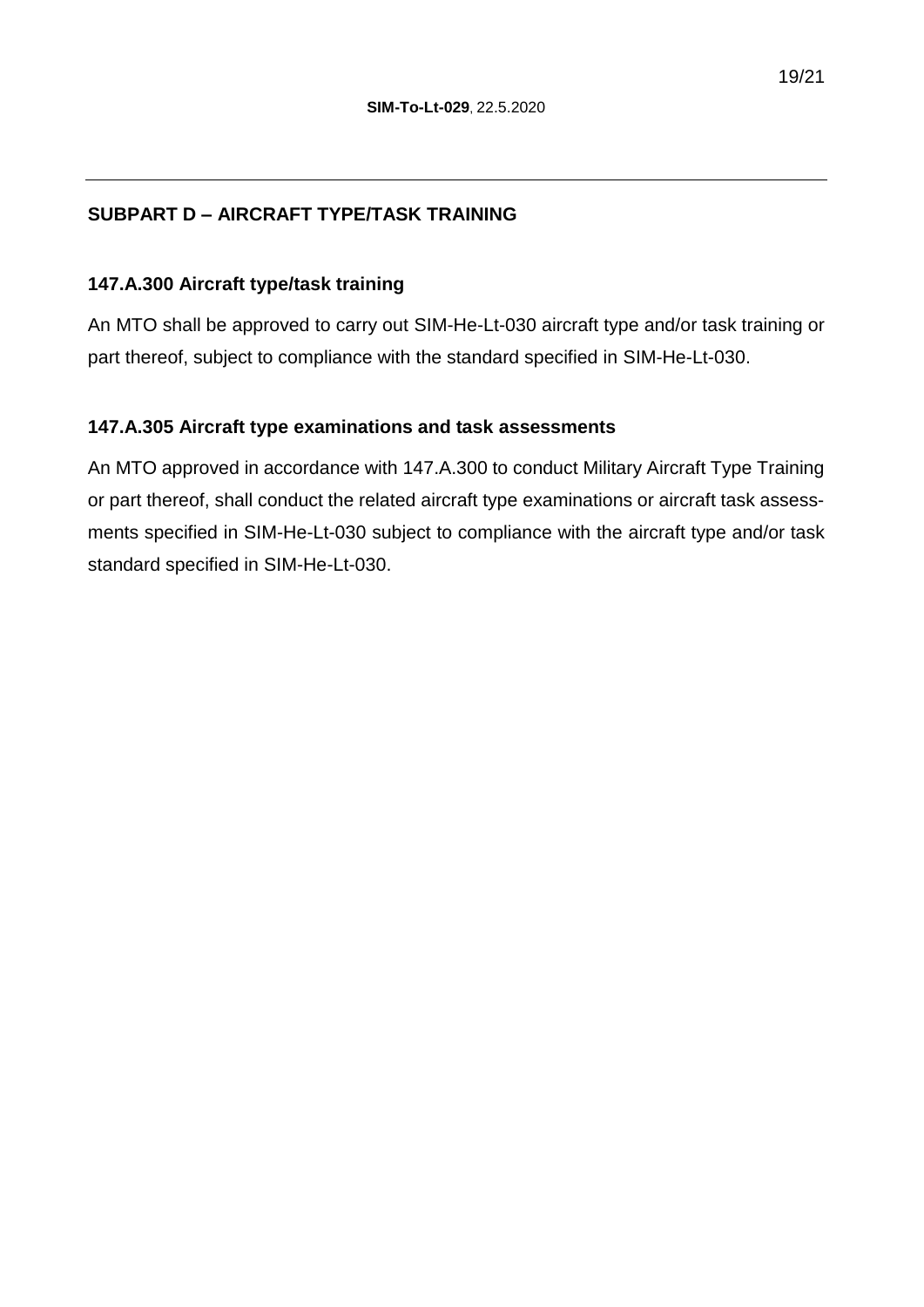<span id="page-19-0"></span>**SECTION B PROCEDURES FOR NATIONAL MILITARY AIRWORTHINESS AUTHOR-ITY**

TO BE ADDED LATER IF REQUIRED.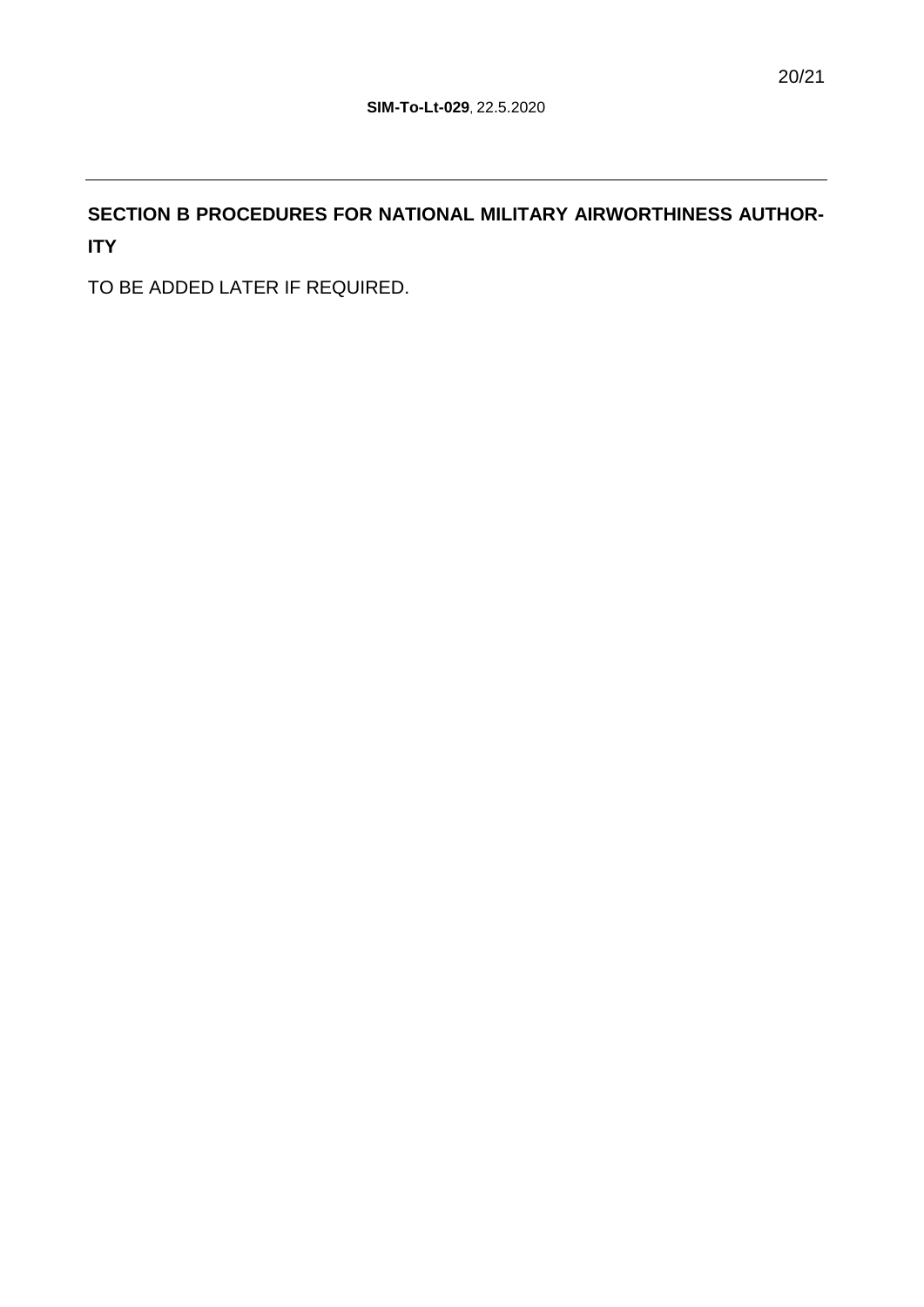## <span id="page-20-0"></span>**2 TRANSITIONAL PROVISION**

This directive comes into force 1.6.2020.

A maintenance training organisation shall apply for an approval as described in this directive within six months from the coming into force of this directive.

## <span id="page-20-1"></span>**3 EXEMPTIONS**

The Finnish Military Aviation Authority may grant exemptions from this directive on the basis of a well-founded application addressing the exceptional features of the activities in question.

> **Director** Colonel, M.Sc. (Tech.) Kim Juhala

Head of Airworthiness M.Sc. (Tech.) Kimmo Pelkonen